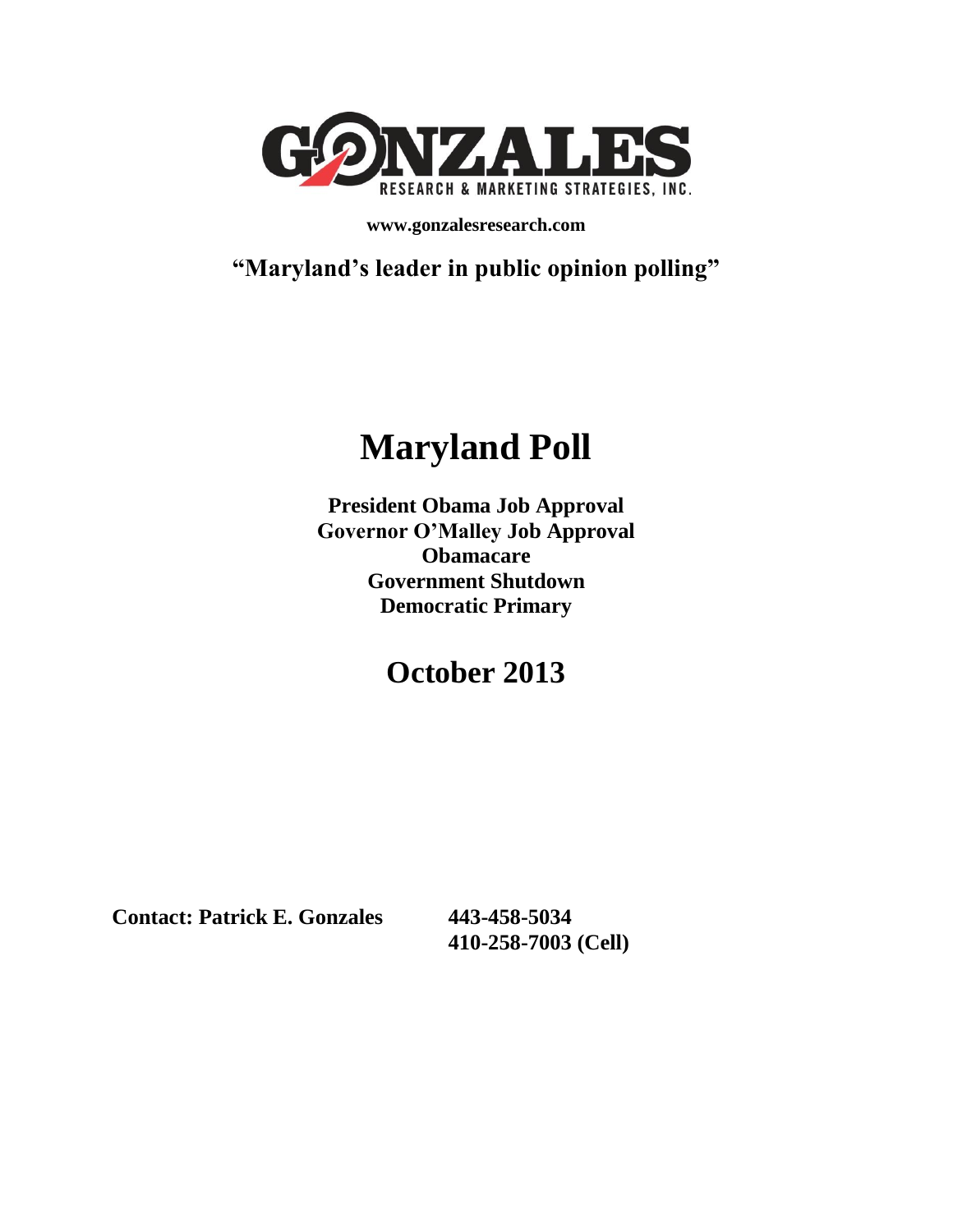## **Methodology**

Patrick E. Gonzales graduated from the University of Baltimore in 1981 with a degree in political science. He began his career as an analyst with *Mason-Dixon Opinion Research* and is the former president of *Mason-Dixon Campaign Polling*.

Mr. Gonzales has polled and analyzed hundreds of elections in Maryland since the mid 1980's. Additionally, he and his associates have conducted numerous market research projects and crafted message development programs for businesses and organizations throughout the state.

Laslo V. Boyd is a partner of *Gonzales Research & Marketing Strategies*. Dr. Boyd received his Ph.D. from the University of Pennsylvania and has over 30 years of experience in higher education, government, and public policy.

Hilary Duff Gonzales is Director of Sales and Marketing for *Gonzales Research & Marketing Strategies*. Mrs. Gonzales has over 20 years experience promoting the state of Maryland, particularly in the tour and travel industry.

This survey was conducted by *Gonzales Research & Marketing Strategies* from October  $1^{st}$  through October  $14^{th}$ , 2013. A total of 819 registered voters in Maryland who indicated they were likely to vote in the 2014 general election were interviewed by telephone. A cross-section of interviews was conducted in each jurisdiction within the state to reflect general election voting patterns.

The margin of error (MOE), according to customary statistical standards, is no more than plus or minus 3.5 percentage points. There is a 95 percent probability that the "true" figures would fall within this range if the entire survey universe were sampled. The margin for error is higher for any demographic subgroup, such as gender or race.

This survey also includes an oversampling of 403 registered Democrats who indicated they were likely to vote in the June 2014 primary election. A crosssection of interviews was conducted in each jurisdiction within the state to reflect Democratic primary election voting patterns. The margin of error on this group is plus or minus 5 percentage points.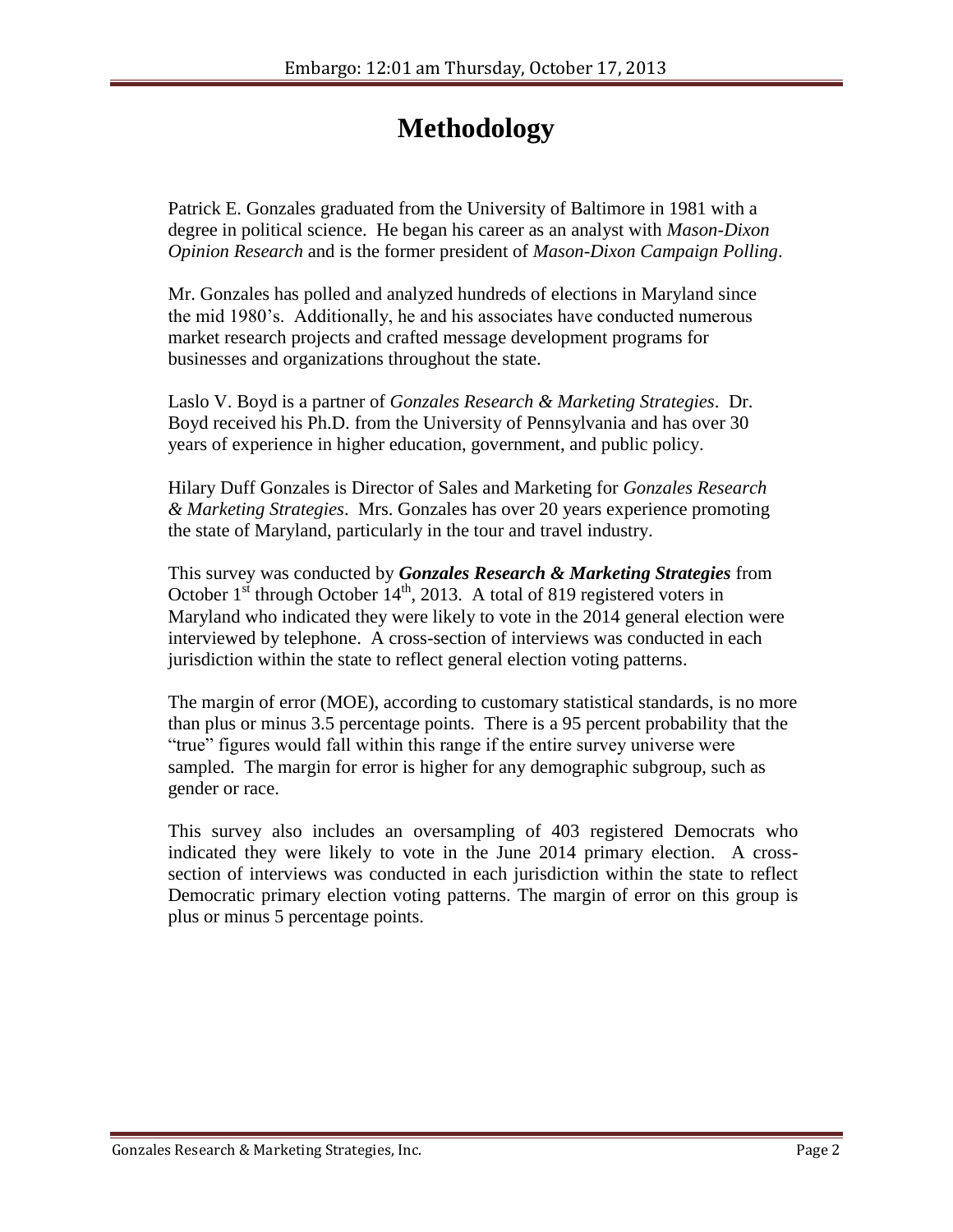### **Maryland Statewide Poll Sample Demographics**

| <b>GENDER</b>             | Number | Percent |
|---------------------------|--------|---------|
| Male                      | 392    | 47.9 %  |
| Female                    | 427    | 52.1 %  |
| Total                     | 819    | 100.0%  |
| PARTY AFFILIATION         | Number | Percent |
| Democrat                  | 466    | 56.9%   |
| Republican                | 253    | 30.9%   |
| Independent               | 100    | 12.2 %  |
| Total                     | 819    | 100.0%  |
| <b>RACE</b>               | Number | Percent |
| White                     | 591    | 72.2 %  |
| African-American          | 202    | 24.7 %  |
| Other/Refused             | 26     | 3.1 %   |
| Total                     | 819    | 100.0%  |
| <b>REGION</b>             | Number | Percent |
| Eastern Sh/So MD          | 97     | 11.8%   |
| <b>Baltimore City</b>     | 75     | 9.2 %   |
| <b>Baltimore Suburbs</b>  | 299    | 36.5 %  |
| <b>Washington Suburbs</b> | 254    | 31.0%   |
| Western MD                | 94     | 11.5 %  |
| Total                     | 819    | 100.0 % |

#### **Regional Groupings are as follows:**

| <b>Eastern Shore/</b> |                       | <b>Baltimore</b> | Washington          | Western         |
|-----------------------|-----------------------|------------------|---------------------|-----------------|
| <b>Southern Md</b>    | <b>Baltimore City</b> | <b>Suburbs</b>   | <b>Suburbs</b>      | <b>Maryland</b> |
|                       |                       |                  |                     |                 |
| Calvert Co.           | <b>Baltimore City</b> | Anne Arundel Co. | Charles Co.         | Allegany Co.    |
| Caroline Co.          |                       | Baltimore Co.    | Montgomery Co.      | Carroll Co.     |
| Cecil Co.             |                       | Harford Co.      | Prince George's Co. | Frederick Co.   |
| Dorchester Co.        |                       | Howard Co.       |                     | Garrett Co.     |
| Kent Co.              |                       |                  |                     | Washington Co.  |
| Oueen Anne's Co.      |                       |                  |                     |                 |
| Somerset Co.          |                       |                  |                     |                 |
| St. Mary's Co.        |                       |                  |                     |                 |
| Talbot Co.            |                       |                  |                     |                 |
| Wicomico Co.          |                       |                  |                     |                 |
| Worcester Co.         |                       |                  |                     |                 |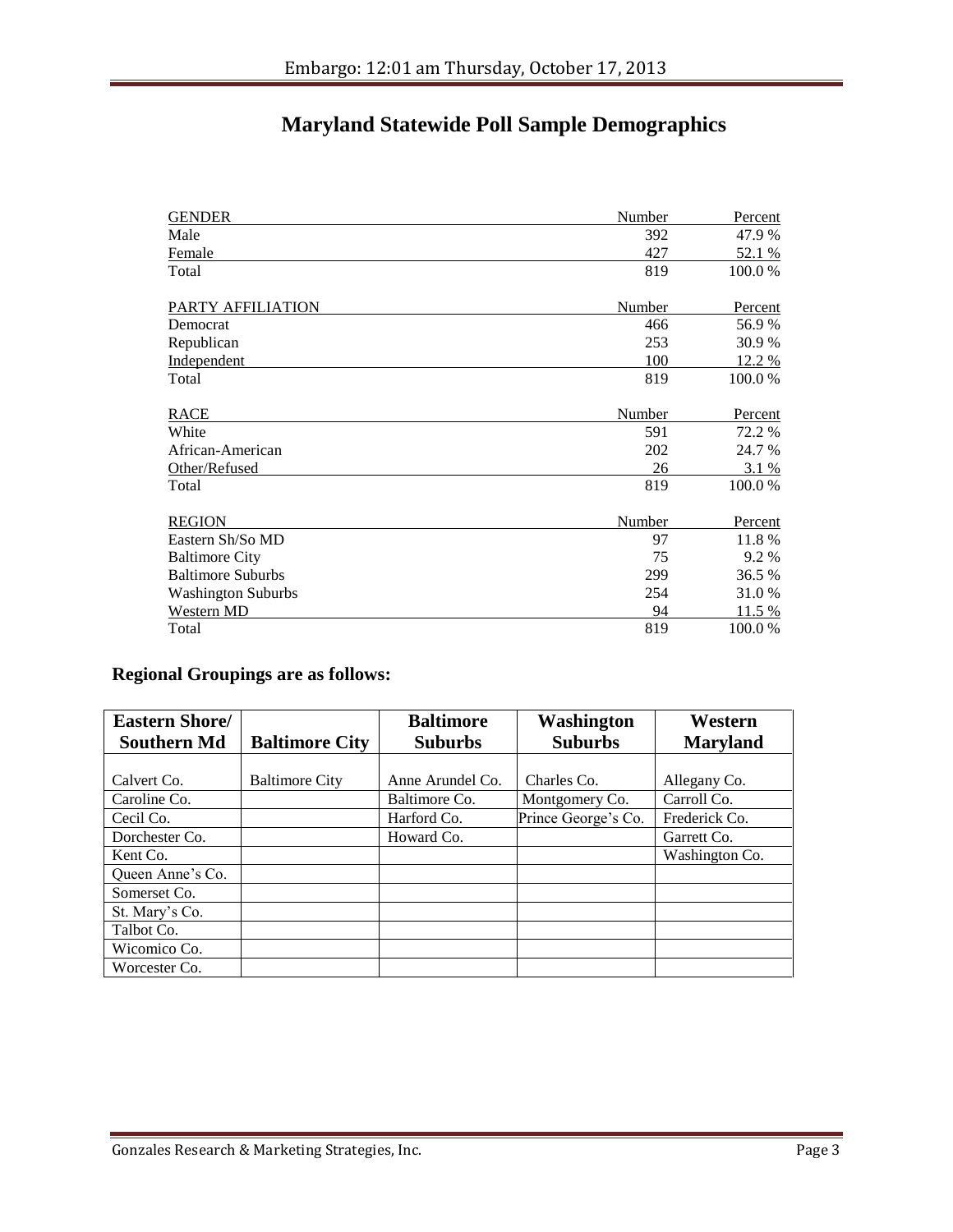## **Summary**

#### **President Barack Obama Job Approval**

Among Maryland voters, 58% approve of the job Barack Obama is doing as president (38% "strongly" approve and 20% "somewhat" approve), while 40% disapprove (31% "strongly" disapprove and 9% "somewhat" disapprove), with 2% offering no response.

| Obama Job<br>Approval | Approve    | <b>Disapprove</b> | No opinion |
|-----------------------|------------|-------------------|------------|
|                       |            |                   |            |
| September 2013        | 58%        | 40%               | 2%         |
| <b>January 2013</b>   | 64%        | 35%               | $1\%$      |
| <b>January 2012</b>   | 55%        | 41%               | 4%         |
| September 2011        | 49%        | 47%               | 4%         |
| <b>January 2011</b>   | <b>54%</b> | 40%               | 6%         |
| October 2010          | 52%        | 43%               | 5%         |
| <b>July 2010</b>      | 51%        | 38%               | 11%        |
| <b>January 2010</b>   | 56%        | 30%               | 14%        |
| September 2009        | 58%        | 31%               | 11%        |
| <b>January 2009</b>   | 80%        | 11%               | 9%         |

President Obama job approval by party and race:

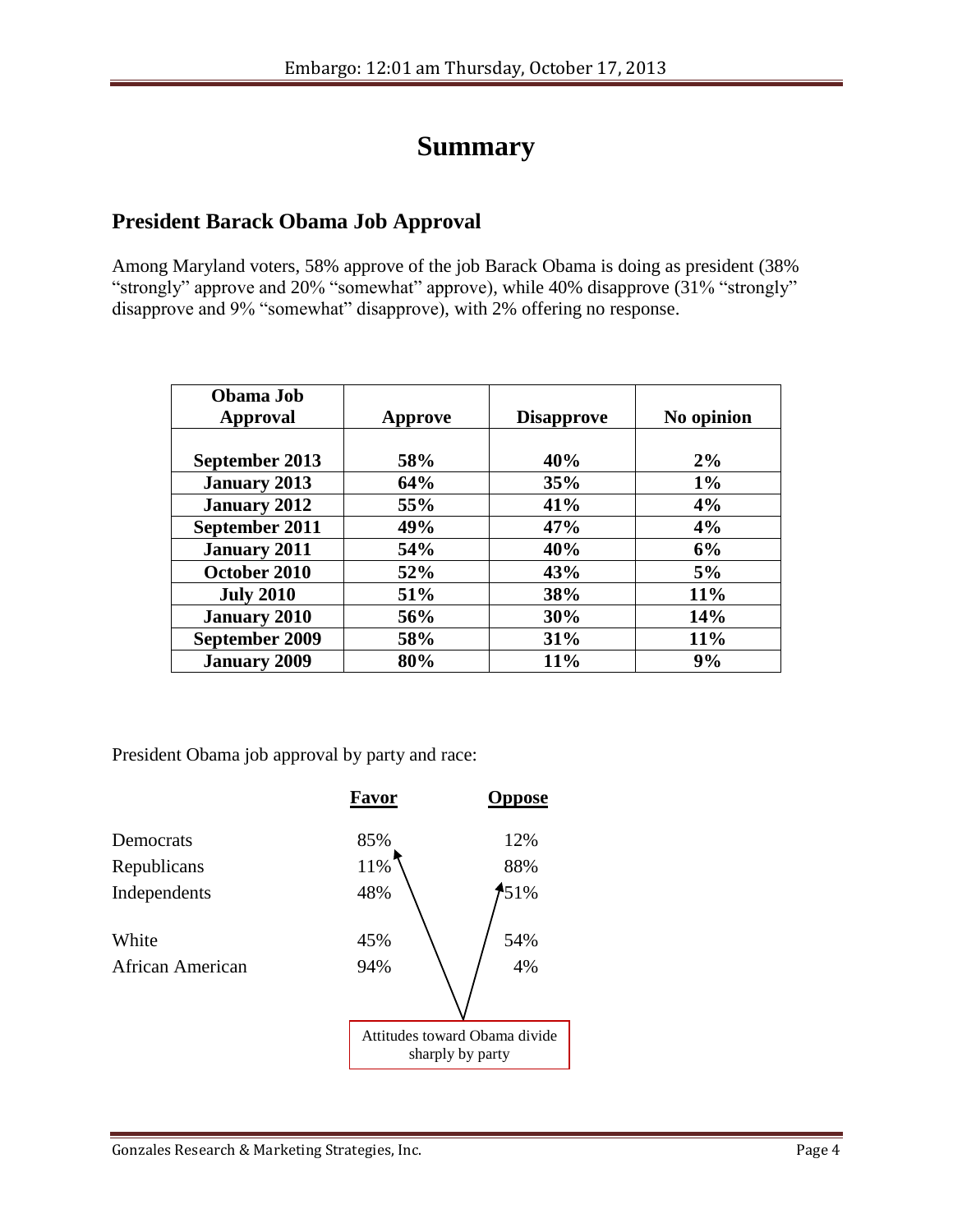#### **Governor Martin O'Malley Job Approval**

It appears Governor O'Malley spent some political capital during this past legislative session, as his job rating has dropped since January. Statewide, 48% of voters approve of the job O'Malley is doing as governor (19% "strongly" approve and 29% "somewhat" approve), while a similar 48% disapprove (34% "strongly" disapprove and 14% "somewhat" disapprove), with 4% having no opinion.

| O'Malley Job          |         |                   |            |
|-----------------------|---------|-------------------|------------|
| <b>Approval</b>       | Approve | <b>Disapprove</b> | No opinion |
|                       |         |                   |            |
| September 2013        | 48%     | 48%               | 4%         |
| <b>January 2013</b>   | 54%     | 41%               | 5%         |
| <b>January 2012</b>   | 53%     | 40%               | 7%         |
| September 2011        | 52%     | 40%               | 8%         |
| <b>January 2011</b>   | 58%     | 30%               | 13%        |
| October 2010          | 48%     | 44%               | 8%         |
| <b>July 2010</b>      | 48%     | 39%               | 13%        |
| <b>January 2010</b>   | 46%     | 36%               | 18%        |
| September 2009        | 48%     | 37%               | 15%        |
| <b>January 2009</b>   | 49%     | 37%               | 14%        |
| <b>September 2008</b> | 45%     | 35%               | 20%        |
| <b>March 2008</b>     | 37%     | 48%               | 15%        |
| <b>January 2008</b>   | 39%     | 49%               | 12%        |
| October 2007          | 46%     | 31%               | 23%        |
| <b>March 2007</b>     | 52%     | 21%               | 27%        |

#### **Figure 1 O'Malley Job Approval by Party**

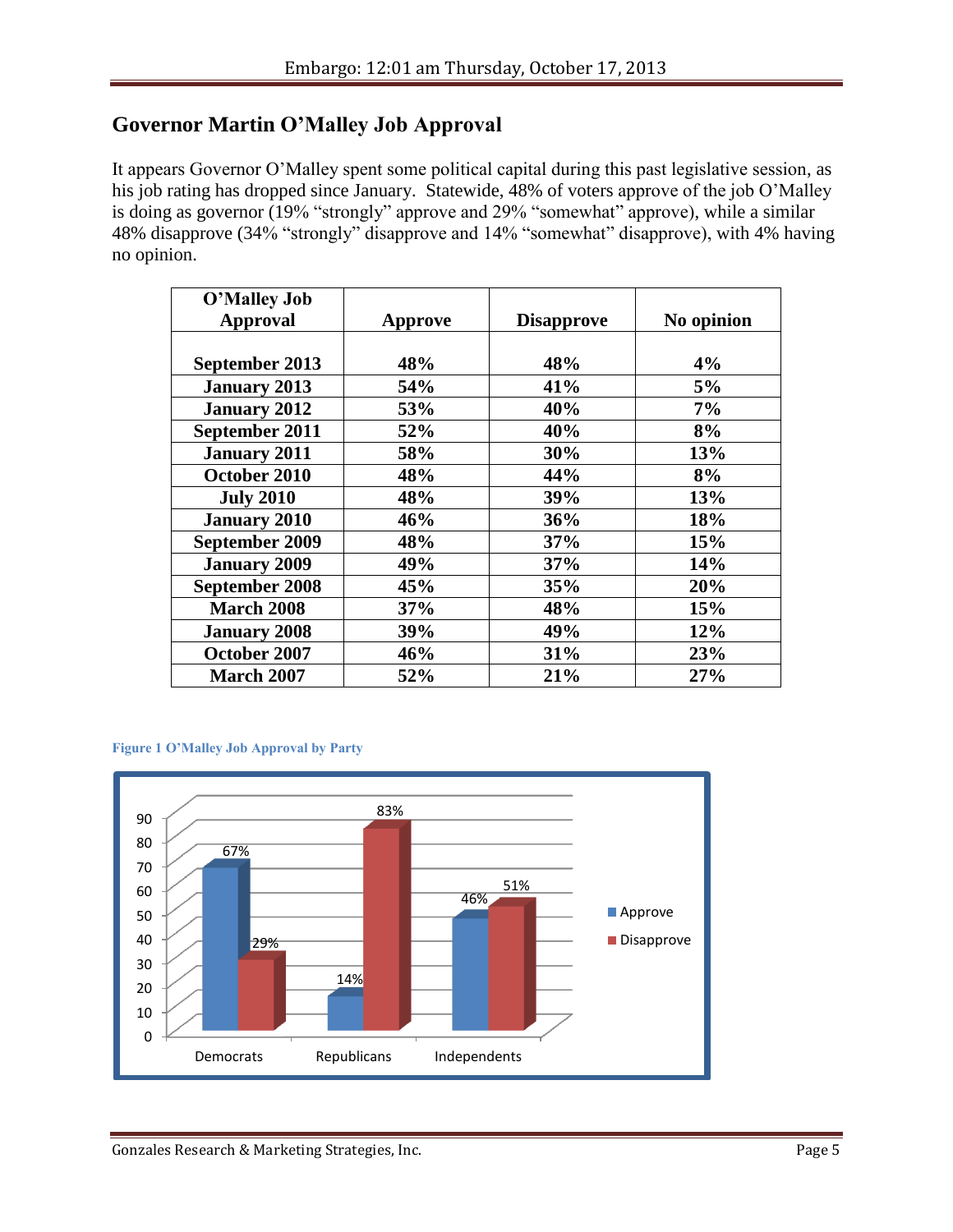#### **Legislative Initiatives**

We asked Maryland voters about Governor O'Malley's major initiatives during this past General Assembly session.

Statewide, 58% approve of the gun control laws that were enacted (47% "strongly" approve and 11% "somewhat" approve), while 40% disapprove of the gun control laws that were enacted (30% "strongly" disapprove and 10% "somewhat" disapprove).

Gun Control by party affiliation and race:

|                  | <b>Approve</b> | <b>Disapprove</b> |  |
|------------------|----------------|-------------------|--|
| Democrats        | 76%            | 23%               |  |
| Republicans      | 28%            | 71%               |  |
| Independents     | 52%            | 44%               |  |
| White            | 51%            | 48%               |  |
| African-American | 77%            | 21%               |  |

Among voters, 49% approve of the death penalty repeal in the state (33% "strongly" approve and 16% "somewhat" approve), while 44% disapprove of the death penalty repeal (27% "strongly" disapprove and 17% "somewhat" disapprove).

Death Penalty Repeal by party and race:

|                  | <b>Approve</b> | <b>Disapprove</b> |  |
|------------------|----------------|-------------------|--|
| Democrats        | 63%            | 31%               |  |
| Republicans      | 24%            | 68%               |  |
| Independents     | 45%            | 49%               |  |
| White            | 42%            | 52%               |  |
| African-American | 68%            | 23%               |  |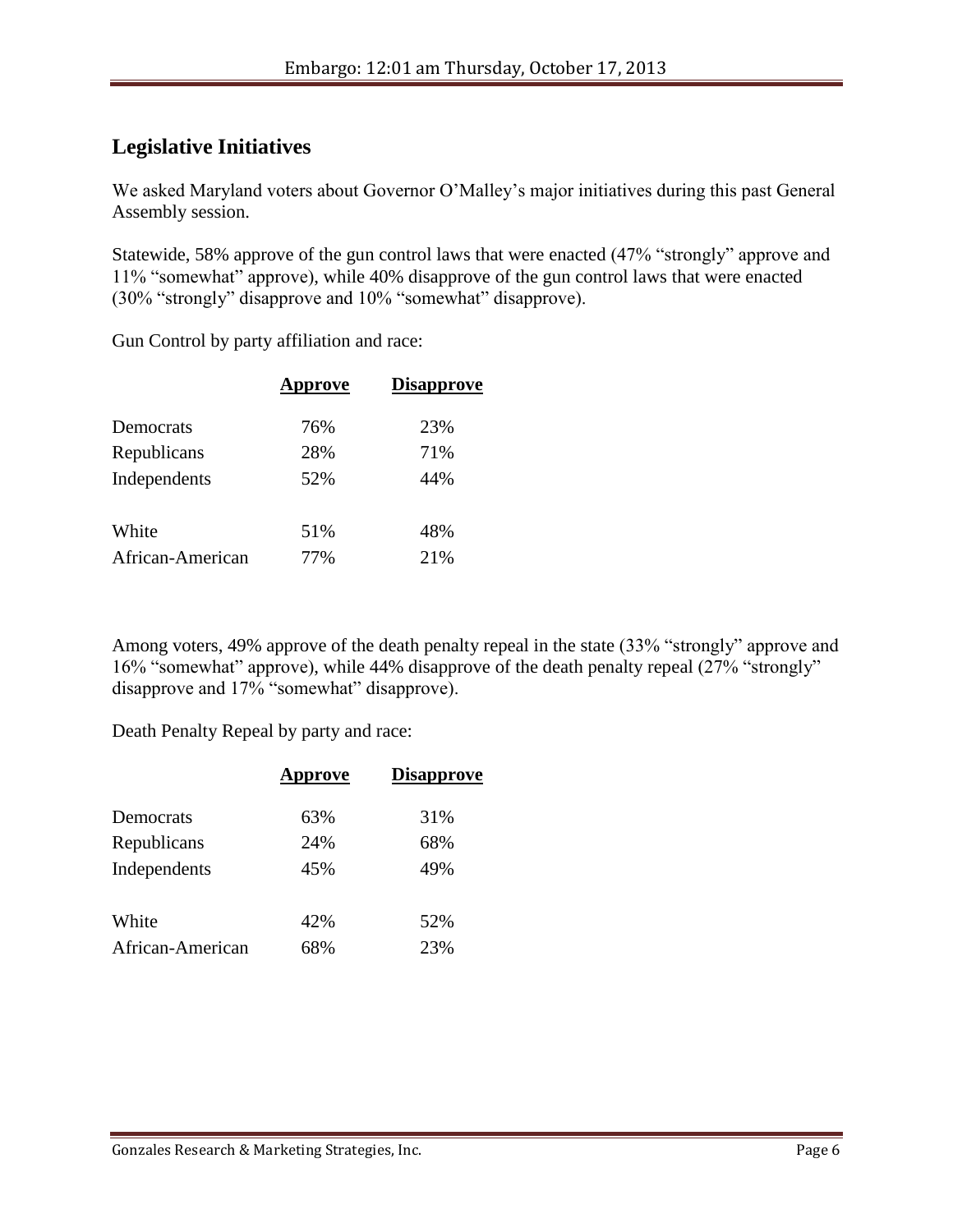Only 21% of voters approve of the gas tax being raised in the state during the past legislative session (8% "strongly" approve and 13% "somewhat" approve), while an overwhelming 76% disapprove of the gas tax being raised (59% "strongly" disapprove and 17% "somewhat" disapprove).

Gas Tax by party and race:

|                  | <b>Approve</b> | <b>Disapprove</b> |                              |
|------------------|----------------|-------------------|------------------------------|
|                  |                |                   | 59% of Maryland voters       |
| Democrats        | 28%            | 68%               | "strongly" disapprove of the |
| Republicans      | 9%             | 90%               | gas tax being increased      |
| Independents     | 23%            | 76%               |                              |
| White            | 19%            | 79%               |                              |
| African-American | 29%            | 68%               |                              |

Disapproval of the gas tax spans all groups.

Among these three major initiatives of O'Malley during the 2013 session, the gas tax, by far, is the most unpopular.

#### **Obamacare**

Among Maryland voters, 57% favor "Obamacare," the law enacted several years ago that made major changes to the country's health care system (36% "strongly" favor and 21% "somewhat" favor), while 39% oppose Obamacare (29% "strongly" oppose and 10% "somewhat" oppose).

Obamacare by party and race:

|                  | Favor | <b>Oppose</b> |  |
|------------------|-------|---------------|--|
| Democrats        | 82%   | 12%           |  |
| Republicans      | 17%   | 82%           |  |
| Independents     | 43%   | 54%           |  |
|                  |       |               |  |
| White            | 46%   | 51%           |  |
| African American | 87%   | 6%            |  |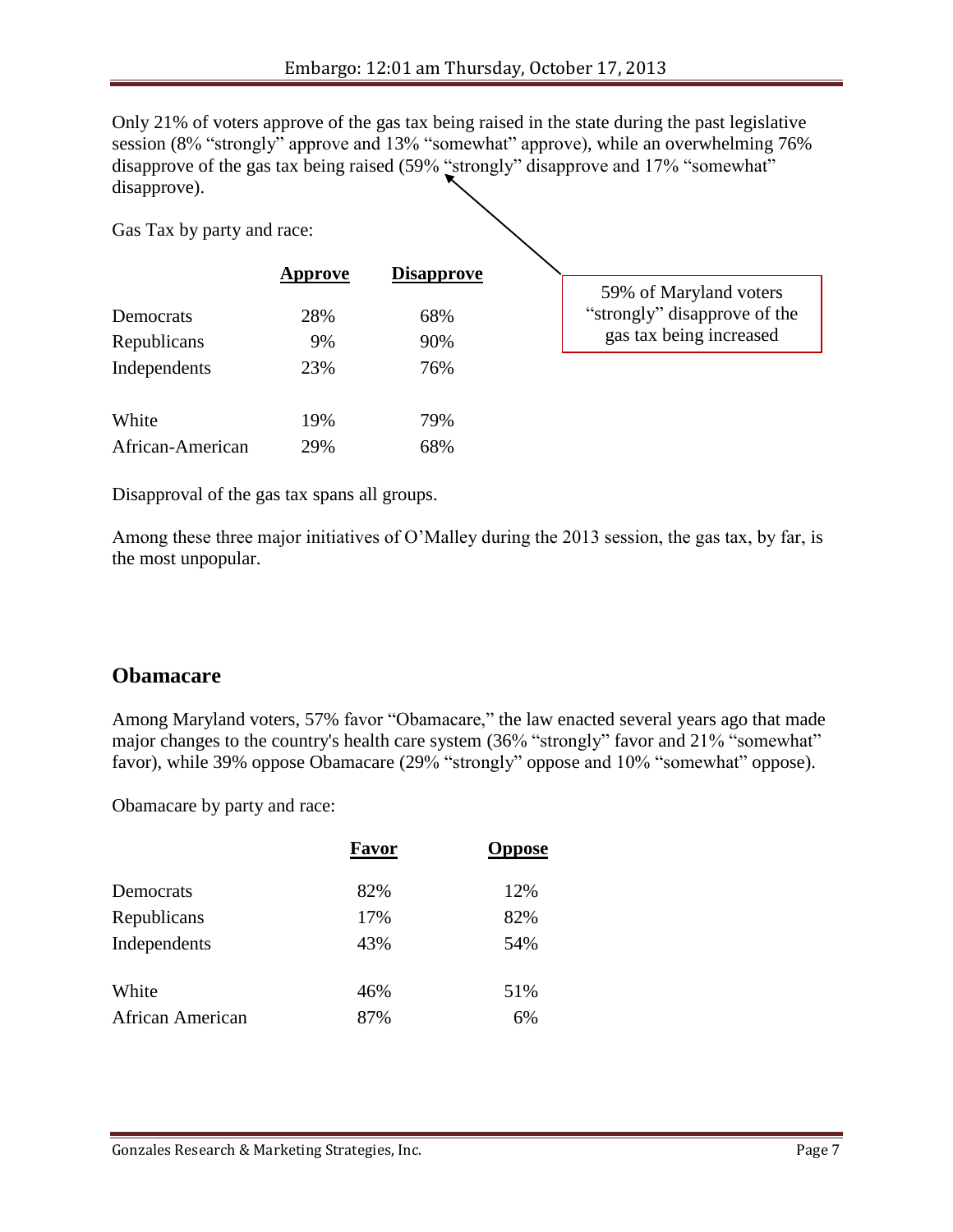#### **Iran**

Statewide, 36% of Maryland voters would favor the U. S. taking military action against Iran in order to prevent them from producing a nuclear weapon (19% "strongly" favor and 17% "somewhat" favor), while 56% oppose taking military action against Iran (33% "strongly" oppose and 23% "somewhat" oppose).

Iran by party and race:

|                  | Favor | <b>Oppose</b> |  |
|------------------|-------|---------------|--|
| Democrats        | 35%   | 57%           |  |
| Republicans      | 37%   | 53%           |  |
| Independents     | 37%   | 55%           |  |
| White            | 34%   | 56%           |  |
| African American | 39%   | 55%           |  |

There is no partisan divide here as there is on so many other issues facing Maryland voters.

#### **Government Shutdown**

Among voters, 87% are concerned about the government shutdown's effect on the United States economy (63% "very" concerned and 24% "somewhat" concerned), while only 13% are not concerned (4% "not at all" concerned and 9% "not too" concerned).

Government Shutdown by party:

|              | <b>Concerned</b> | <b>Not Concerned</b> |
|--------------|------------------|----------------------|
| Democrats    | 90%              | 10%                  |
| Republicans  | 81%              | 18%                  |
| Independents | 84%              | 16%                  |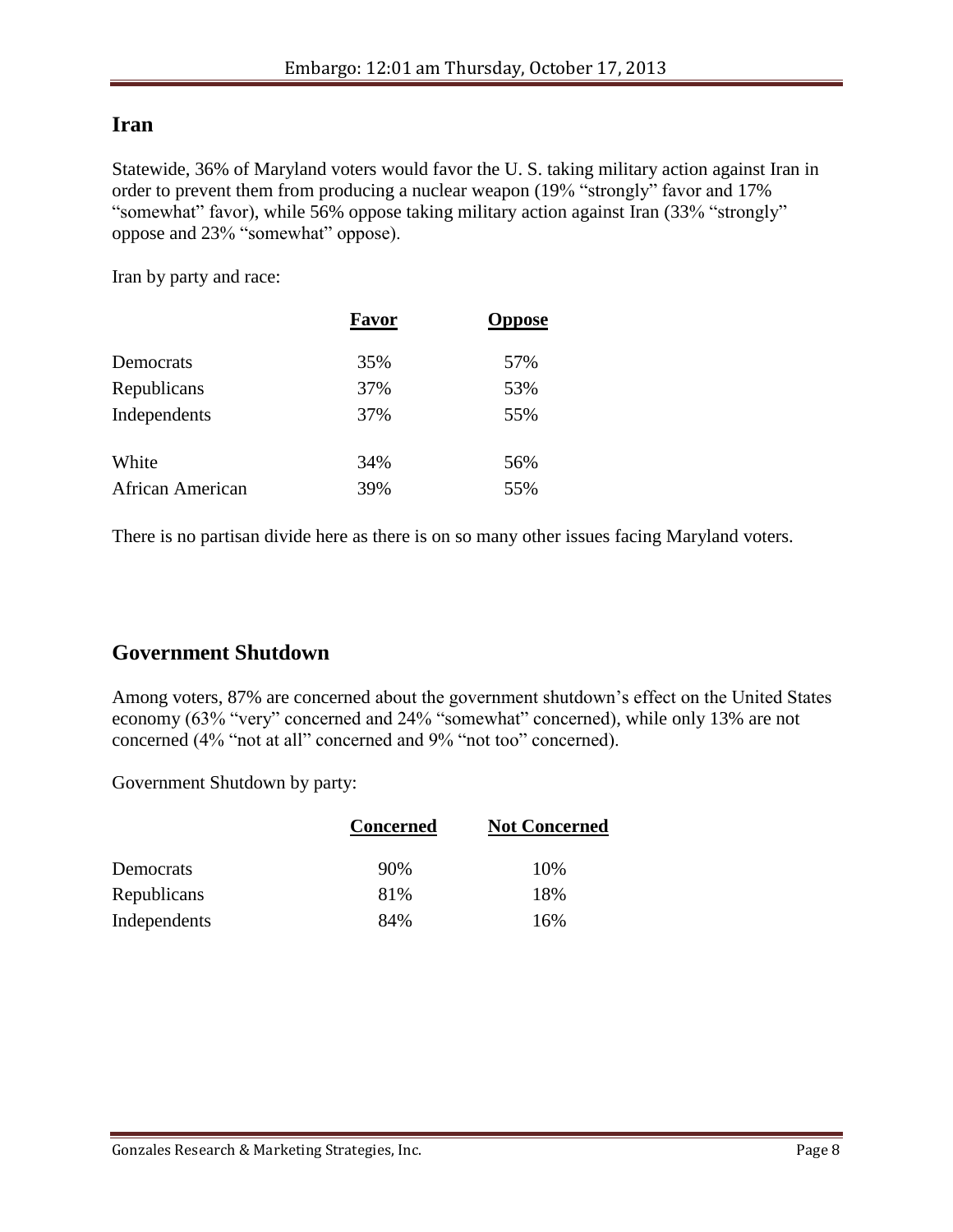#### **Democratic Primary**

Forty percent of Maryland Democratic primary voters have a favorable opinion of Anthony Brown, 4% have an unfavorable opinion, 38% are neutral toward him, and 18% don't recognize his name.

Among primary voters, 24% have a favorable opinion of Doug Gansler, 4% have an unfavorable opinion of him, 35% are neutral, and 37% don't recognize his name.

Six percent of Maryland Democratic primary voters have a favorable opinion of Heather Mizeur, less than 1% has an unfavorable opinion, 15% are neutral, and 79% don't recognize her name.

In an election match-up, 41% say they'd vote for Brown if the election were held today, 21% support Gansler, 5% back Mizeur, and 33% are undecided.

The results by race and region:

| <b>Brown</b> | <b>Gansler</b> | <b>Mizeur</b> |
|--------------|----------------|---------------|
| 29%          | 28%            | 5%            |
| 56%          | 12%            | 6%            |
| 35%          | 17%            | 4%            |
| 45%          | 27%            | 7%            |
| 48%          | 18%            | 5%            |
|              |                |               |

In the Attorney General contest, 25% of Democratic primary voters say they'll vote for Jon Cardin, 13% support Brian Frosh, 8% back Aisha Braveboy, 5% support Bill Frick, and 48% are undecided.

Early in this contest, Delegate Cardin seems to be benefitting from his popular uncle, Senator Ben Cardin.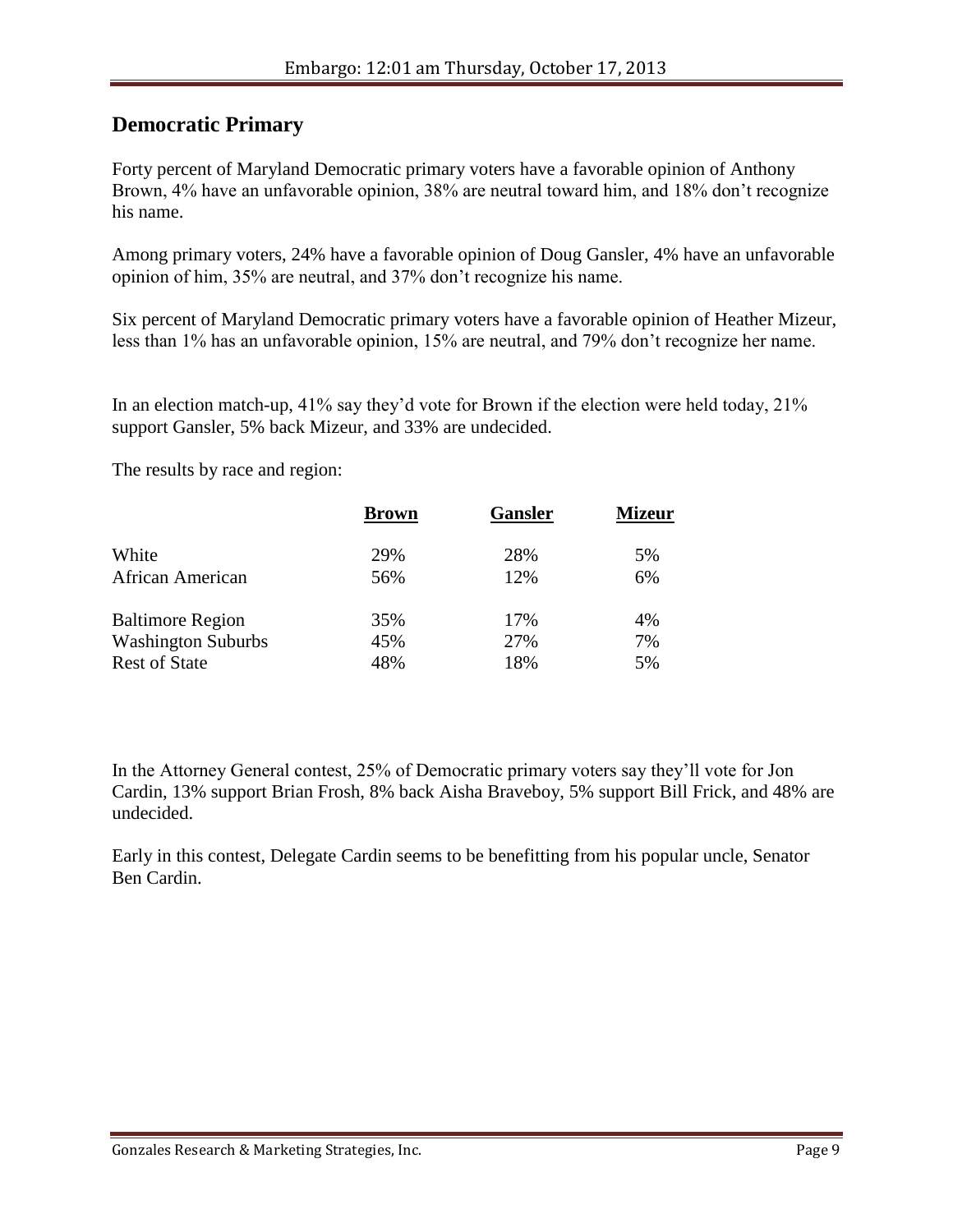### **QUESTION:** *Do you approve or disapprove of the job Barack Obama is doing as president?*

| JOB APPROVAL: PRESIDENT BARACK OBAMA | Number | Percent |
|--------------------------------------|--------|---------|
| Approve                              | 475    | 58.0%   |
| Disapprove                           | 330    | 40.3 %  |
| No answer                            | 14     | 1.7 %   |
| Total                                | 819    | 100.0 % |
| JOB APPROVAL: PRESIDENT BARACK OBAMA | Number | Percent |
| Strongly approve                     | 314    | 38.3 %  |
| Somewhat approve                     | 161    | 19.7 %  |
| Somewhat disapprove                  | 71     | 8.7 %   |
| Strongly disapprove                  | 259    | 31.6 %  |
| No answer                            | 14     | 1.7 %   |
| Total                                | 819    | 100.0%  |

|                   |                     | JOB APPROVAL: PRESIDENT BARACK OBAMA |                        |                        |            |  |
|-------------------|---------------------|--------------------------------------|------------------------|------------------------|------------|--|
|                   | Strongly<br>approve | Somewhat<br>approve                  | Somewhat<br>disapprove | Strongly<br>disapprove | No answer  |  |
| PARTY AFFILIATION |                     |                                      |                        |                        |            |  |
| Democrat          | 279<br>59.9%        | 119<br>25.5%                         | 25<br>5.4%             | 31<br>6.7%             | 12<br>2.6% |  |
| Republican        | 6<br>2.4%           | 23<br>9.1%                           | 34<br>13.4%            | 189<br>74.7%           | 0.4%       |  |
| Independent       | 29<br>29.0%         | 19<br>19.0%                          | 12<br>12.0%            | 39<br>39.0%            | 1.0%       |  |

|                  | <b>JOB APPROVAL: PRESIDENT BARACK OBAMA</b> |                     |                        |                        |           |
|------------------|---------------------------------------------|---------------------|------------------------|------------------------|-----------|
|                  | Strongly<br>approve                         | Somewhat<br>approve | Somewhat<br>disapprove | Strongly<br>disapprove | No answer |
| RACE             |                                             |                     |                        |                        |           |
| White            | 148<br>25.0%                                | 115<br>19.5%        | 66<br>11.2%            | 253<br>42.8%           | 9<br>1.5% |
| African-American | 155<br>76.7%                                | 35<br>17.3%         | 5<br>2.5%              | 3<br>1.5%              | 4<br>2.0% |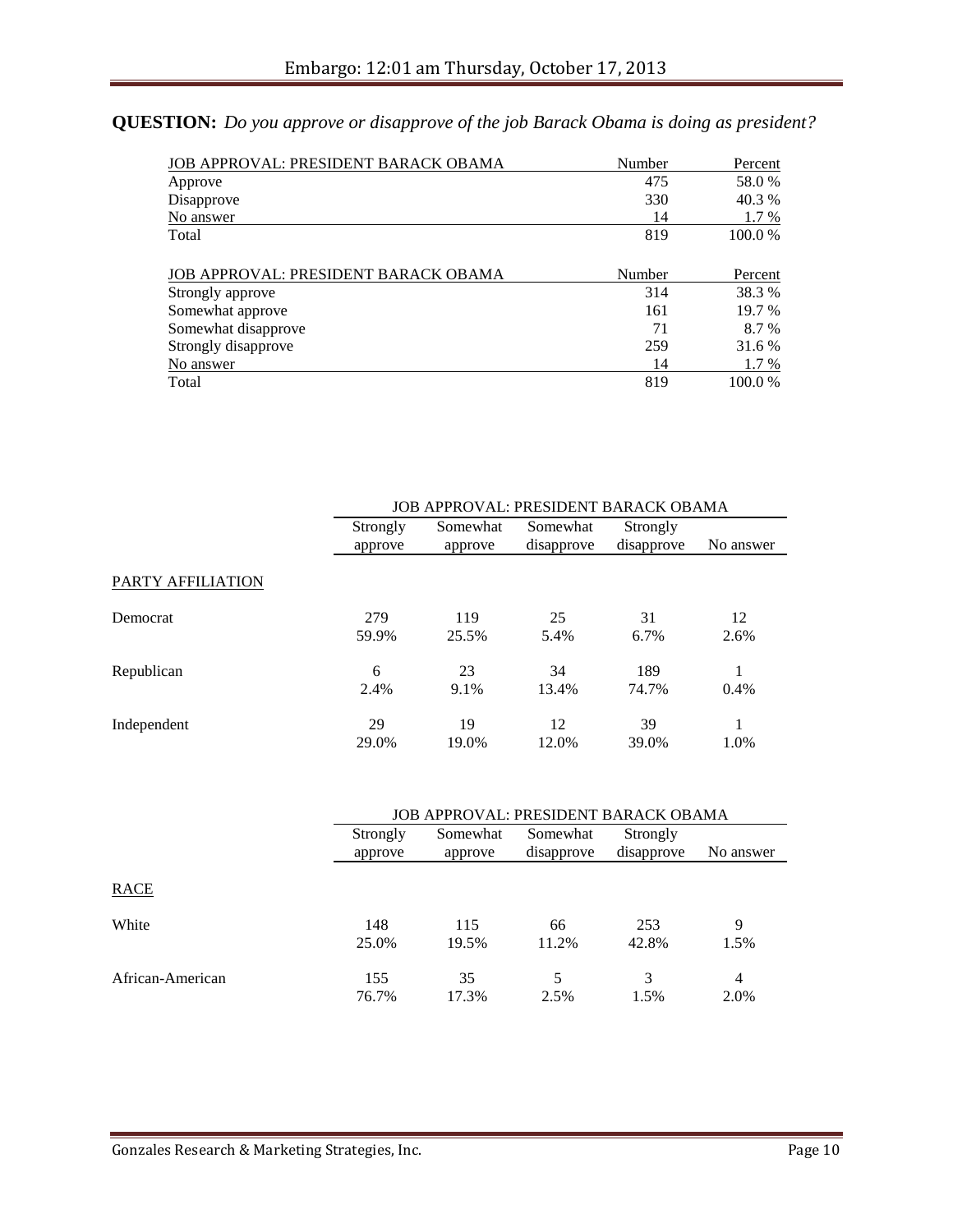### **QUESTION:** *Do you approve or disapprove of the job Martin O'Malley is doing as governor?*

| JOB APPROVAL: GOVERNOR MARTIN O'MALLEY | Number | Percent |
|----------------------------------------|--------|---------|
| Approve                                | 391    | 47.7 %  |
| Disapprove                             | 394    | 48.1 %  |
| No answer                              | 34     | 4.2 %   |
| Total                                  | 819    | 100.0 % |
| JOB APPROVAL: GOVERNOR MARTIN O'MALLEY | Number | Percent |
| Strongly approve                       | 156    | 19.0 %  |
| Somewhat approve                       | 235    | 28.7 %  |
| Somewhat disapprove                    | 115    | 14.0 %  |
| Strongly disapprove                    | 279    | 34.1 %  |
| No answer                              | 34     | 4.2 %   |
| Total                                  | 819    | 100.0%  |

|                          |                     | <b>JOB APPROVAL: GOVERNOR MARTIN O'MALLEY</b> |                        |                        |           |  |
|--------------------------|---------------------|-----------------------------------------------|------------------------|------------------------|-----------|--|
|                          | Strongly<br>approve | Somewhat<br>approve                           | Somewhat<br>disapprove | Strongly<br>disapprove | No answer |  |
| <b>PARTY AFFILIATION</b> |                     |                                               |                        |                        |           |  |
| Democrat                 | 132                 | 178                                           | 53                     | 81                     | 22        |  |
|                          | 28.3%               | 38.2%                                         | 11.4%                  | 17.4%                  | 4.7%      |  |
| Republican               | 9                   | 26                                            | 40                     | 169                    | 9         |  |
|                          | 3.6%                | 10.3%                                         | 15.8%                  | 66.8%                  | 3.6%      |  |
| Independent              | 15                  | 31                                            | 22                     | 29                     | 3         |  |
|                          | 15.0%               | 31.0%                                         | 22.0%                  | 29.0%                  | 3.0%      |  |

|                  | <b>JOB APPROVAL: GOVERNOR MARTIN O'MALLEY</b> |                     |                        |                        |            |
|------------------|-----------------------------------------------|---------------------|------------------------|------------------------|------------|
|                  | Strongly<br>approve                           | Somewhat<br>approve | Somewhat<br>disapprove | Strongly<br>disapprove | No answer  |
| RACE             |                                               |                     |                        |                        |            |
| White            | 95<br>16.1%                                   | 148<br>25.0%        | 91<br>15.4%            | 238<br>40.3%           | 19<br>3.2% |
| African-American | 56<br>27.7%                                   | 77<br>38.1%         | 20<br>9.9%             | 34<br>16.8%            | 15<br>7.4% |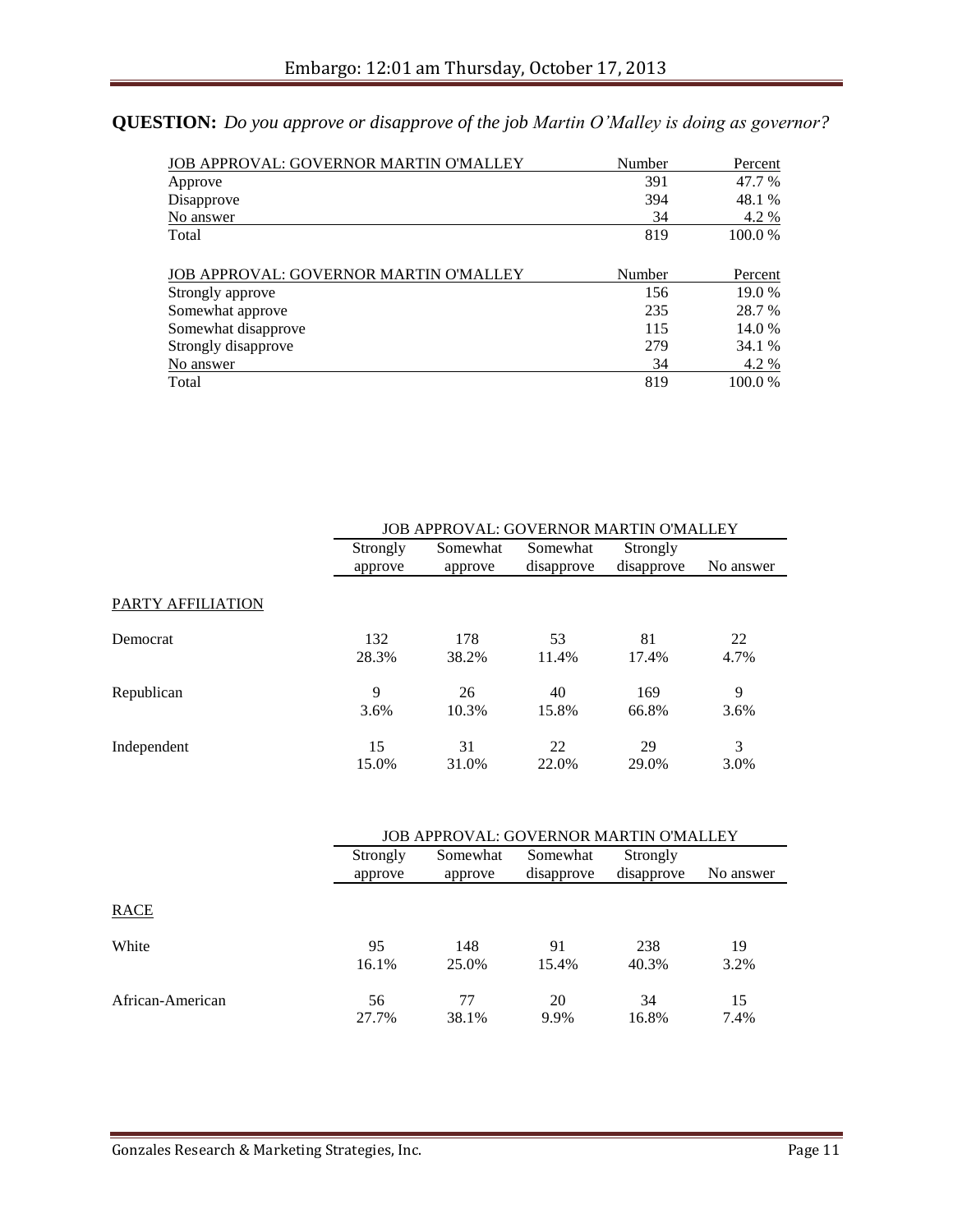**QUESTION:** *During this past legislative session, Maryland government raised the gas tax in the state 21 cents over the next 3 years. Do you approve or disapprove of this?*

| GAS TAX             | Number | Percent |
|---------------------|--------|---------|
| Approve             | 177    | 21.6 %  |
| Disapprove          | 621    | 75.8%   |
| No answer           | 21     | 2.6 %   |
| Total               | 819    | 100.0%  |
| <b>GAS TAX</b>      | Number | Percent |
| Strongly approve    | 68     | 8.3 %   |
| Somewhat approve    | 109    | 13.3 %  |
| Somewhat disapprove | 138    | 16.8%   |
| Strongly disapprove | 483    | 59.0 %  |
| No answer           | 21     | 2.6 %   |
| Total               | 819    | 100.0%  |

|                   |                     |                     | <b>GAS TAX</b>         |                        |                |
|-------------------|---------------------|---------------------|------------------------|------------------------|----------------|
|                   | Strongly<br>approve | Somewhat<br>approve | Somewhat<br>disapprove | Strongly<br>disapprove | No answer      |
| PARTY AFFILIATION |                     |                     |                        |                        |                |
| Democrat          | 56                  | 76                  | 82                     | 234                    | 18             |
|                   | 12.0%               | 16.3%               | 17.6%                  | 50.2%                  | 3.9%           |
| Republican        | 3                   | 19                  | 43                     | 186                    | $\overline{2}$ |
|                   | 1.2%                | 7.5%                | 17.0%                  | 73.5%                  | 0.8%           |
| Independent       | 9                   | 14                  | 13                     | 63                     | 1              |
|                   | 9.0%                | 14.0%               | 13.0%                  | 63.0%                  | 1.0%           |

|                  |                     |                     | <b>GAS TAX</b>         |                        |            |
|------------------|---------------------|---------------------|------------------------|------------------------|------------|
|                  | Strongly<br>approve | Somewhat<br>approve | Somewhat<br>disapprove | Strongly<br>disapprove | No answer  |
| <b>RACE</b>      |                     |                     |                        |                        |            |
| White            | 35<br>5.9%          | 75<br>12.7%         | 95<br>16.1%            | 373<br>63.1%           | 13<br>2.2% |
| African-American | 28<br>13.9%         | 30<br>14.9%         | 39<br>19.3%            | 99<br>49.0%            | 6<br>3.0%  |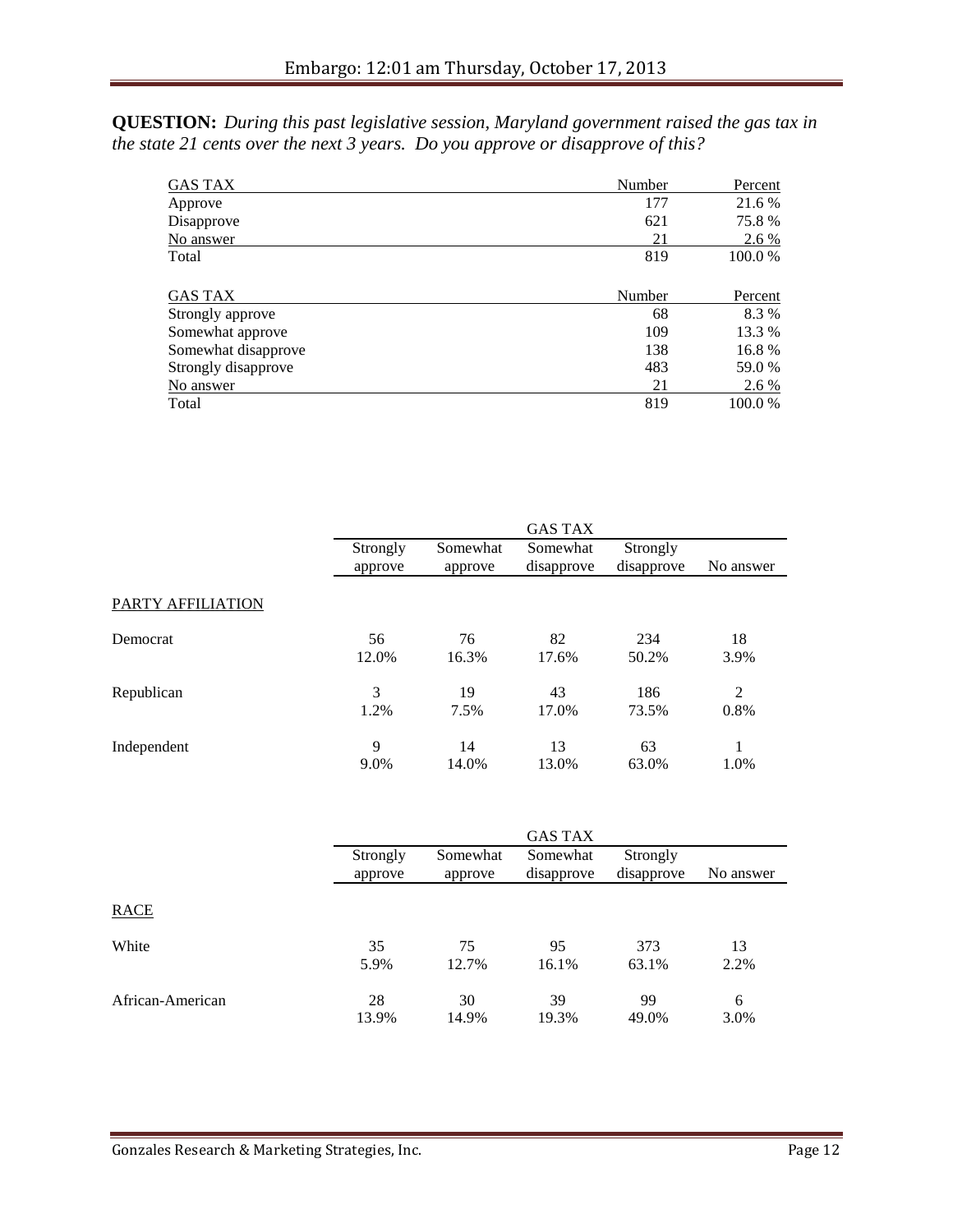**QUESTION:** *During this past legislative session, Maryland government abolished the death penalty in the state. Do you approve or disapprove of this?*

| DEATH PENALTY REPEAL | Number | Percent |
|----------------------|--------|---------|
| Approve              | 399    | 48.7 %  |
| Disapprove           | 364    | 44.4 %  |
| No answer            | 56     | 6.8%    |
| Total                | 819    | 100.0 % |
| DEATH PENALTY REPEAL | Number | Percent |
| Strongly approve     | 268    | 32.7 %  |
| Somewhat approve     | 131    | 16.0%   |
| Somewhat disapprove  | 141    | 17.2 %  |
| Strongly disapprove  | 223    | 27.2 %  |
| No answer            | 56     | 6.8%    |
| Total                | 819    | 100.0%  |

|                   |                     | DEATH PENALTY REPEAL |                        |                        |           |
|-------------------|---------------------|----------------------|------------------------|------------------------|-----------|
|                   | Strongly<br>approve | Somewhat<br>approve  | Somewhat<br>disapprove | Strongly<br>disapprove | No answer |
| PARTY AFFILIATION |                     |                      |                        |                        |           |
| Democrat          | 216                 | 77                   | 68                     | 74                     | 31        |
|                   | 46.4%               | 16.5%                | 14.6%                  | 15.9%                  | 6.7%      |
| Republican        | 23                  | 38                   | 50                     | 123                    | 19        |
|                   | 9.1%                | 15.0%                | 19.8%                  | 48.6%                  | 7.5%      |
| Independent       | 29                  | 16                   | 23                     | 26                     | 6         |
|                   | 29.0%               | 16.0%                | 23.0%                  | 26.0%                  | 6.0%      |

|                  | DEATH PENALTY REPEAL |                     |                        |                        |            |
|------------------|----------------------|---------------------|------------------------|------------------------|------------|
|                  | Strongly<br>approve  | Somewhat<br>approve | Somewhat<br>disapprove | Strongly<br>disapprove | No answer  |
| RACE             |                      |                     |                        |                        |            |
| White            | 146<br>24.7%         | 102<br>17.3%        | 119<br>20.1%           | 187<br>31.6%           | 37<br>6.3% |
| African-American | 113<br>55.9%         | 25<br>12.4%         | 17<br>8.4%             | 30<br>14.9%            | 17<br>8.4% |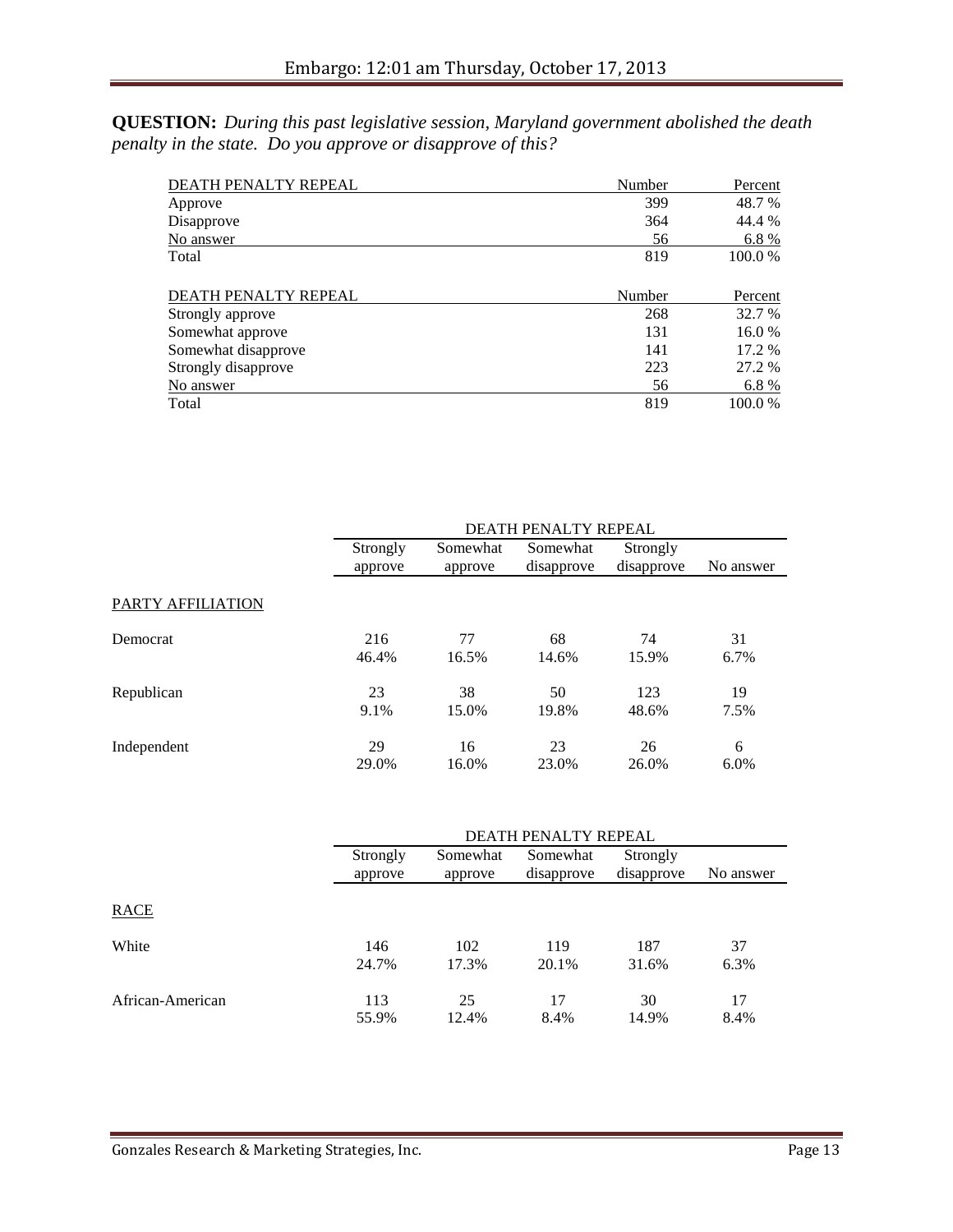**QUESTION:** *During this past legislative session, Maryland government passed strict gun control laws in the state. Do you approve or disapprove of this?*

| <b>GUN CONTROL</b>  | Number | Percent |
|---------------------|--------|---------|
| Approve             | 477    | 58.2 %  |
| Disapprove          | 329    | 40.2 %  |
| No answer           | 13     | 1.6 %   |
| Total               | 819    | 100.0 % |
| <b>GUN CONTROL</b>  | Number | Percent |
| Strongly approve    | 384    | 46.9 %  |
| Somewhat approve    | 93     | 11.4 %  |
| Somewhat disapprove | 82     | 10.0 %  |
| Strongly disapprove | 247    | 30.2 %  |
| No answer           | 13     | 1.6 %   |
| Total               | 819    | 100.0 % |

|                   | <b>GUN CONTROL</b>  |                     |                        |                        |           |  |
|-------------------|---------------------|---------------------|------------------------|------------------------|-----------|--|
|                   | Strongly<br>approve | Somewhat<br>approve | Somewhat<br>disapprove | Strongly<br>disapprove | No answer |  |
| PARTY AFFILIATION |                     |                     |                        |                        |           |  |
| Democrat          | 307                 | 48                  | 34                     | 71                     | 6         |  |
|                   | 65.9%               | 10.3%               | 7.3%                   | 15.2%                  | 1.3%      |  |
| Republican        | 36                  | 34                  | 31                     | 149                    | 3         |  |
|                   | 14.2%               | 13.4%               | 12.3%                  | 58.9%                  | 1.2%      |  |
| Independent       | 41                  | 11                  | 17                     | 27                     | 4         |  |
|                   | 41.0%               | 11.0%               | 17.0%                  | 27.0%                  | 4.0%      |  |

|                  | <b>GUN CONTROL</b>  |                     |                        |                        |                        |
|------------------|---------------------|---------------------|------------------------|------------------------|------------------------|
|                  | Strongly<br>approve | Somewhat<br>approve | Somewhat<br>disapprove | Strongly<br>disapprove | No answer              |
| <b>RACE</b>      |                     |                     |                        |                        |                        |
| White            | 230<br>38.9%        | 72<br>12.2%         | 61<br>10.3%            | 220<br>37.2%           | 8<br>1.4%              |
| African-American | 137<br>67.8%        | 19<br>9.4%          | 19<br>9.4%             | 23<br>11.4%            | $\overline{4}$<br>2.0% |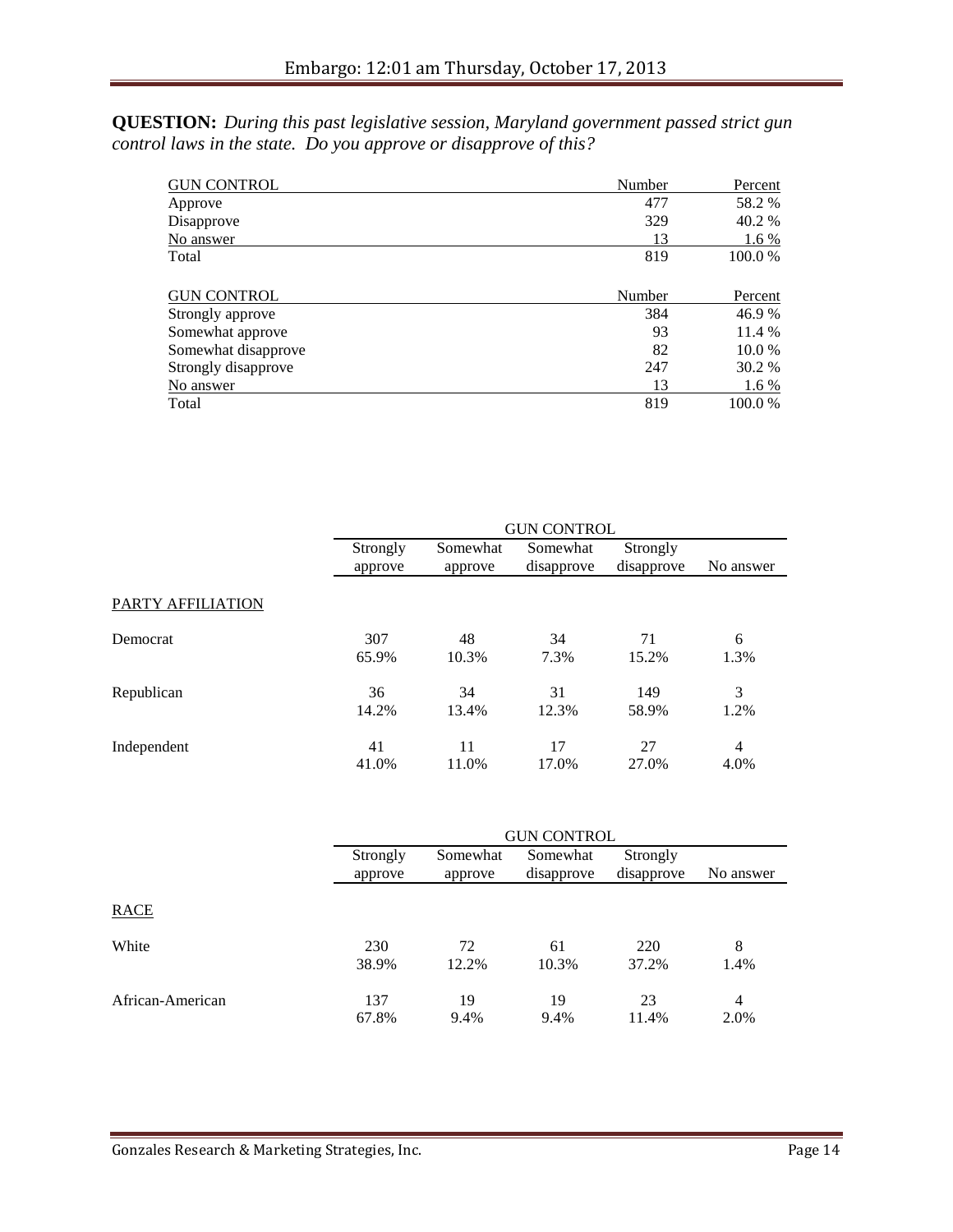**QUESTION:** *As you may know, a bill that made major changes to the country's health care system became law in 2010. Based on what you know about that legislation, do you generally favor or generally oppose it?*

| <b>OBAMACARE</b> | Number | Percent |
|------------------|--------|---------|
| Favor            | 467    | 57.0 %  |
| Oppose           | 320    | 39.1 %  |
| No answer        | 32     | 3.9 %   |
| Total            | 819    | 100.0%  |
| OBAMACARE        | Number | Percent |
| Strongly favor   | 293    | 35.8%   |
| Somewhat favor   | 174    | 21.2 %  |
| Somewhat oppose  | 79     | $9.6\%$ |
| Strongly oppose  | 241    | 29.4 %  |
| No answer        | 32     | 3.9 %   |
| Total            | 819    | 100.0%  |

|                   | <b>OBAMACARE</b>  |                   |                    |                    |           |
|-------------------|-------------------|-------------------|--------------------|--------------------|-----------|
|                   | Strongly<br>favor | Somewhat<br>favor | Somewhat<br>oppose | Strongly<br>oppose | No answer |
| PARTY AFFILIATION |                   |                   |                    |                    |           |
| Democrat          | 252               | 130               | 17                 | 41                 | 26        |
|                   | 54.1%             | 27.9%             | 3.6%               | 8.8%               | 5.6%      |
| Republican        | 17                | 25                | 47                 | 161                | 3         |
|                   | 6.7%              | 9.9%              | 18.6%              | 63.6%              | 1.2%      |
| Independent       | 24                | 19                | 15                 | 39                 | 3         |
|                   | 24.0%             | 19.0%             | 15.0%              | 39.0%              | 3.0%      |

|                  | <b>OBAMACARE</b>  |                   |                    |                    |            |
|------------------|-------------------|-------------------|--------------------|--------------------|------------|
|                  | Strongly<br>favor | Somewhat<br>favor | Somewhat<br>oppose | Strongly<br>oppose | No answer  |
| <b>RACE</b>      |                   |                   |                    |                    |            |
| White            | 150<br>25.4%      | 119<br>20.1%      | 77<br>13.0%        | 226<br>38.2%       | 19<br>3.2% |
| African-American | 133<br>65.8%      | 44<br>21.8%       | 0.5%               | 11<br>5.4%         | 13<br>6.4% |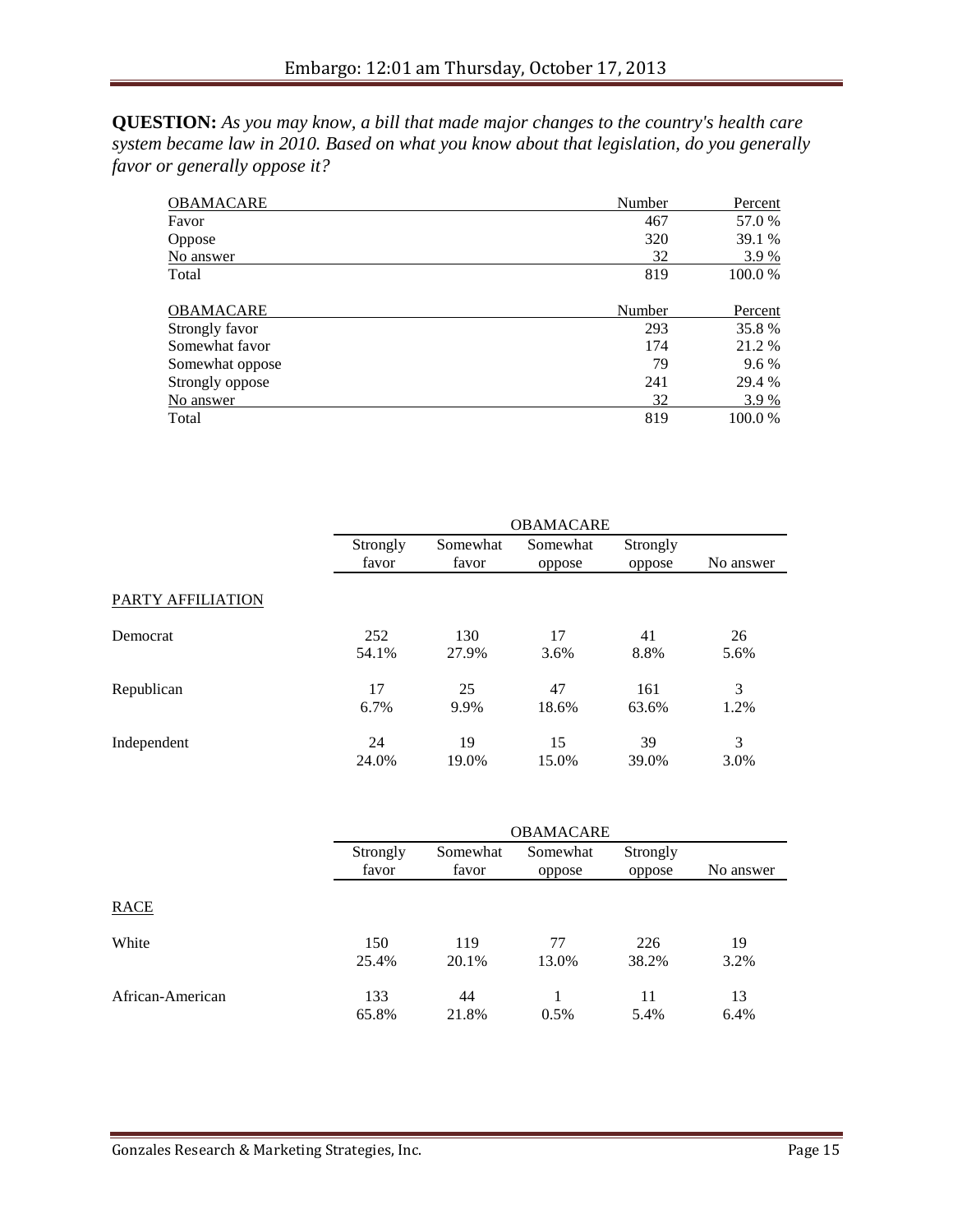**QUESTION:** *Would you favor or oppose the United States taking military action against Iran in order to prevent them from producing a nuclear weapon?*

| MILITARY ACTION AGAINST IRAN | Number | Percent   |
|------------------------------|--------|-----------|
| Favor                        | 296    | 36.1 %    |
| Oppose                       | 456    | 55.7 %    |
| No answer                    | 67     | 8.2 %     |
| Total                        | 819    | 100.0 %   |
| MILITARY ACTION AGAINST IRAN | Number | Percent   |
| Strongly favor               | 156    | 19.0 %    |
| Somewhat favor               | 140    | 17.1 %    |
| Somewhat oppose              | 188    | 23.0 %    |
| Strongly oppose              | 268    | 32.7 %    |
| No answer                    | 67     | 8.2 %     |
| Total                        | 819    | $100.0\%$ |

|                   | MILITARY ACTION AGAINST IRAN |                   |                    |                    |           |  |
|-------------------|------------------------------|-------------------|--------------------|--------------------|-----------|--|
|                   | Strongly<br>favor            | Somewhat<br>favor | Somewhat<br>oppose | Strongly<br>oppose | No answer |  |
| PARTY AFFILIATION |                              |                   |                    |                    |           |  |
| Democrat          | 88                           | 77                | 98                 | 168                | 35        |  |
|                   | 18.9%                        | 16.5%             | 21.0%              | 36.1%              | 7.5%      |  |
| Republican        | 46                           | 48                | 74                 | 61                 | 24        |  |
|                   | 18.2%                        | 19.0%             | 29.2%              | 24.1%              | 9.5%      |  |
| Independent       | 22                           | 15                | 16                 | 39                 | 8         |  |
|                   | 22.0%                        | 15.0%             | 16.0%              | 39.0%              | 8.0%      |  |

|                  | MILITARY ACTION AGAINST IRAN |                   |                    |                    |            |  |
|------------------|------------------------------|-------------------|--------------------|--------------------|------------|--|
|                  | Strongly<br>favor            | Somewhat<br>favor | Somewhat<br>oppose | Strongly<br>oppose | No answer  |  |
| <b>RACE</b>      |                              |                   |                    |                    |            |  |
| White            | 105<br>17.8%                 | 98<br>16.6%       | 147<br>24.9%       | 186<br>31.5%       | 55<br>9.3% |  |
| African-American | 43<br>21.3%                  | 37<br>18.3%       | 38<br>18.8%        | 73<br>36.1%        | 11<br>5.4% |  |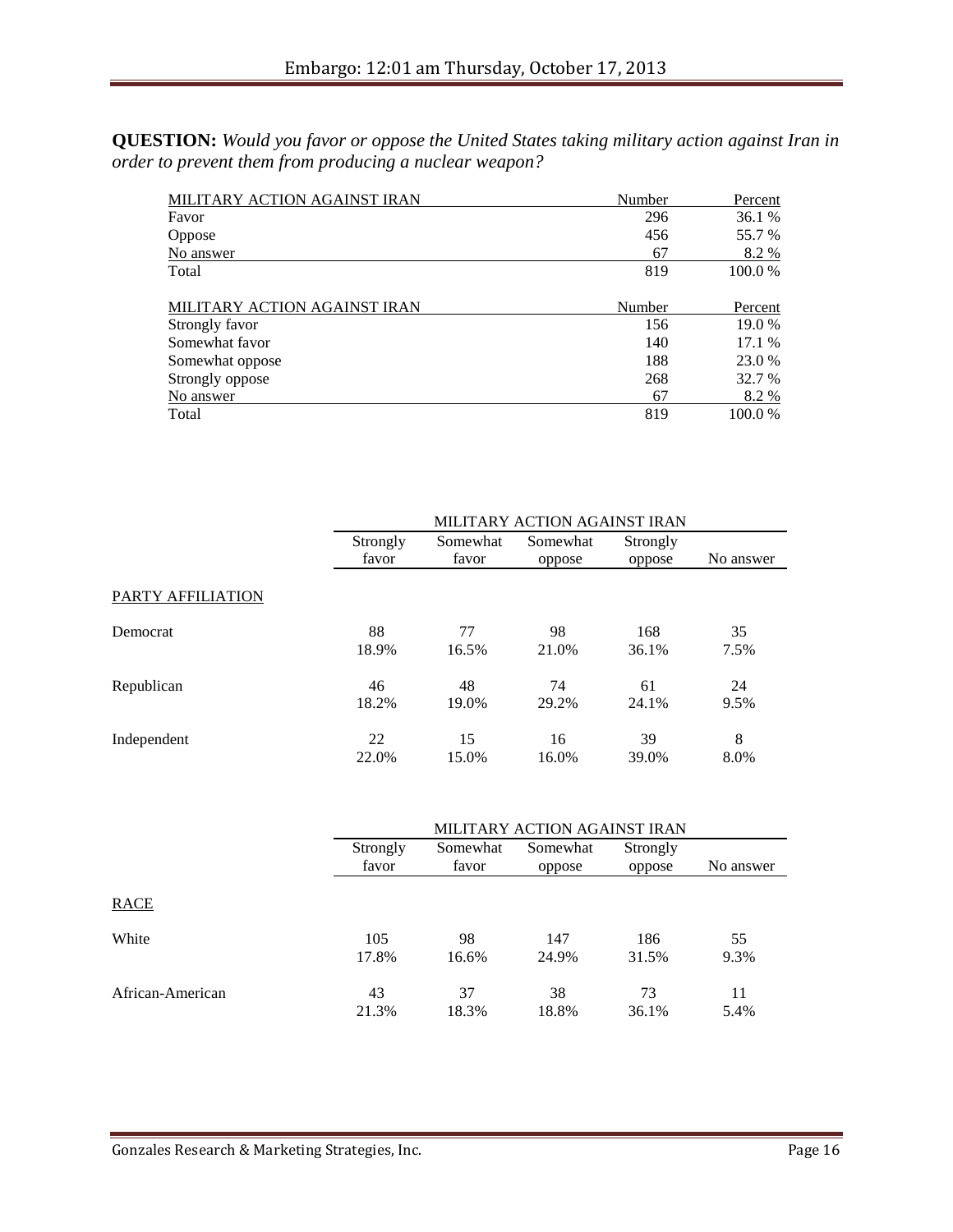**QUESTION:** *How concerned are you about the government shutdown's effect on the United States economy: very concerned, somewhat concerned, not too concerned, or not at all concerned?*

| <b>GOVERNMENT SHUTDOWN</b> | Number | Percent |
|----------------------------|--------|---------|
| Concerned                  | 709    | 86.6 %  |
| Not concerned              | 105    | 12.8 %  |
| No answer                  |        | $0.6\%$ |
| Total                      | 819    | 100.0 % |
| <b>GOVERNMENT SHUTDOWN</b> | Number | Percent |
| Very concerned             | 516    | 63.0 %  |
| Somewhat concerned         | 193    | 23.6 %  |
| Not too concerned          | 76     | 9.3 %   |
| Not at all concerned       | 29     | $3.5\%$ |
| No answer                  | 5      | $0.6\%$ |
| Total                      | 819    | 100.0 % |

|                   | <b>GOVERNMENT SHUTDOWN</b> |           |           |                |           |
|-------------------|----------------------------|-----------|-----------|----------------|-----------|
|                   | Very                       | Somewhat  | Not too   | Not at all     |           |
|                   | concerned                  | concerned | concerned | concerned      | No answer |
| PARTY AFFILIATION |                            |           |           |                |           |
| Democrat          | 344                        | 75        | 33        | 11             | 3         |
|                   | 73.8%                      | 16.1%     | 7.1%      | 2.4%           | 0.6%      |
| Republican        | 110                        | 96        | 29        | 16             | 2         |
|                   | 43.5%                      | 37.9%     | 11.5%     | 6.3%           | 0.8%      |
| Independent       | 62                         | 22        | 14        | $\overline{2}$ | $\theta$  |
|                   | 62.0%                      | 22.0%     | 14.0%     | 2.0%           | $0.0\%$   |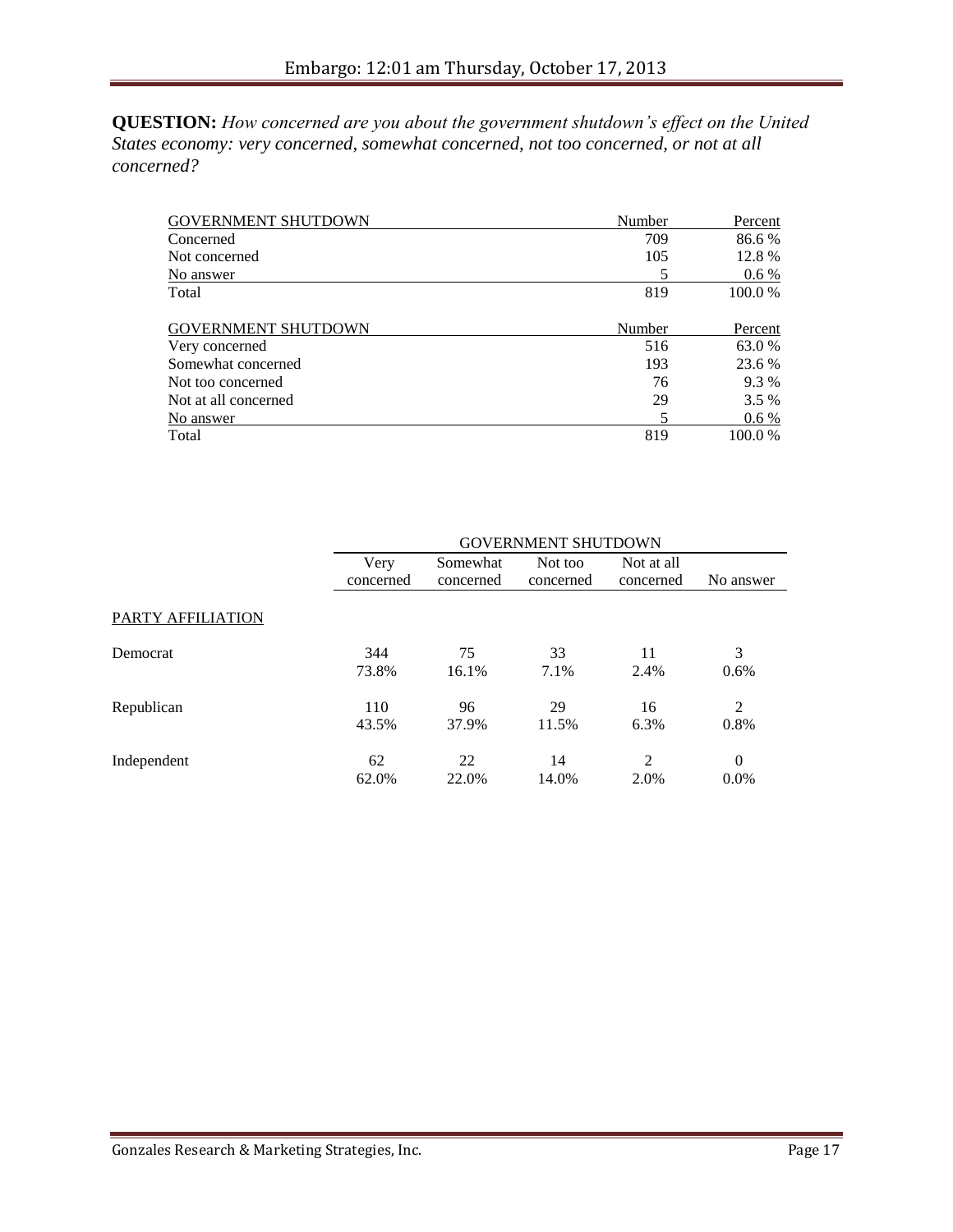#### **\*\*\*\*\*\*\*\*\*\* 403 Democratic Primary Voters \*\*\*\*\*\*\*\*\*\***

#### **Gubernatorial Name Recognition**

**QUESTION:** *Do you have a favorable, unfavorable, or neutral opinion of Anthony Brown?*

| NAME IDENTIFICATION: ANTHONY BROWN | Number | Percent |
|------------------------------------|--------|---------|
| Favorable                          | 161    | 40.0 %  |
| Unfavorable                        | 17     | 4.2 %   |
| Neutral                            | 152    | 37.7 %  |
| Don't Recognize                    | 73     | 18.1 %  |
| Total                              | 403    | 100.0%  |

#### **QUESTION:** *Do you have a favorable, unfavorable, or neutral opinion of Doug Gansler?*

| NAME IDENTIFICATION: DOUG GANSLER | Number | Percent |
|-----------------------------------|--------|---------|
| Favorable                         | 97     | 24.1 %  |
| Unfavorable                       | 14     | 3.5 %   |
| Neutral                           | 142    | 35.2 %  |
| Don't Recognize                   | 150    | 37.2 %  |
| Total                             | 403    | 100.0 % |

#### **QUESTION:** *Do you have a favorable, unfavorable, or neutral opinion of Heather Mizeur?*

| NAME IDENTIFICATION: HEATHER MIZEUR | Number | Percent   |
|-------------------------------------|--------|-----------|
| Favorable                           | 24     | 6.0%      |
| Unfavorable                         |        | $0.2\%$   |
| Neutral                             | 61     | $15.1\%$  |
| Don't Recognize                     | 317    | 78.7 %    |
| Total                               | 403    | $100.0\%$ |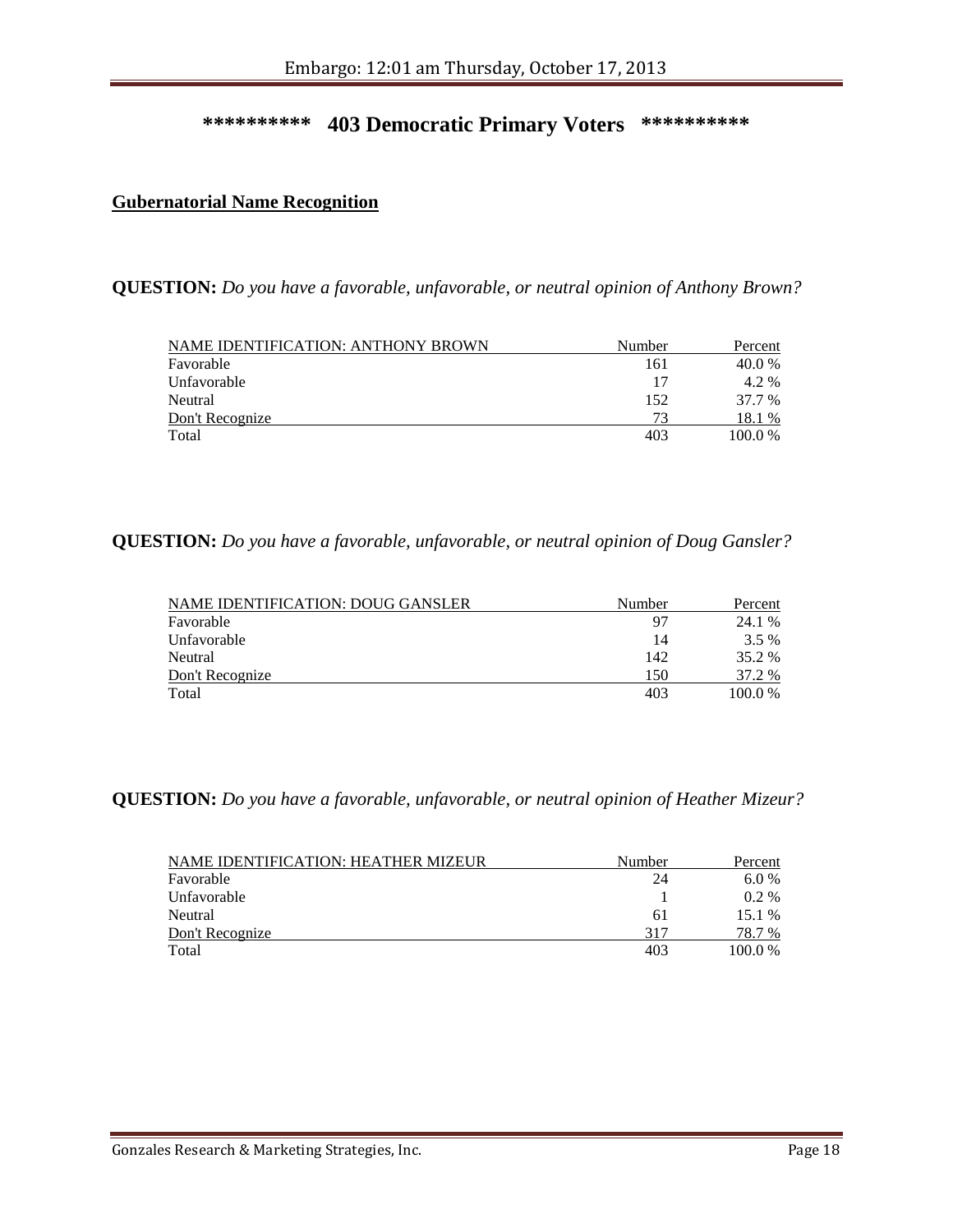**QUESTION:** *If the 2014 Democratic primary election were held today, for whom would you vote for Governor if the candidates were Anthony Brown, Doug Gansler, and Heather Mizeur?*

| 2014 DEMOCRATIC PRIMARY - GOVERNOR | Number | Percent |
|------------------------------------|--------|---------|
| <b>Brown</b>                       | 164    | 40.7 %  |
| Gansler                            | 85     | 21.1 %  |
| Mizeur                             | 21     | 5.2 %   |
| Undecided                          | 133    | 33.0 %  |
| Total                              | 403    | 100.0%  |

|               | 2014 DEMOCRATIC PRIMARY - GOVERNOR |             |            |             |  |
|---------------|------------------------------------|-------------|------------|-------------|--|
|               | Brown                              | Gansler     |            | Undecided   |  |
| <b>GENDER</b> |                                    |             |            |             |  |
| Male          | 69<br>40.8%                        | 34<br>20.1% | 8<br>4.7%  | 58<br>34.3% |  |
| Female        | 95<br>40.6%                        | 51<br>21.8% | 13<br>5.6% | 75<br>32.1% |  |

|                  | 2014 DEMOCRATIC PRIMARY - GOVERNOR |             |            |             |  |
|------------------|------------------------------------|-------------|------------|-------------|--|
|                  | Brown                              | Gansler     |            | Undecided   |  |
| <b>RACE</b>      |                                    |             |            |             |  |
| White            | 66<br>29.3%                        | 63<br>28.0% | 11<br>4.9% | 85<br>37.8% |  |
| African-American | 91<br>56.2%                        | 20<br>12.3% | 9<br>5.6%  | 42<br>25.9% |  |

|                           | 2014 DEMOCRATIC PRIMARY - GOVERNOR |         |        |           |  |
|---------------------------|------------------------------------|---------|--------|-----------|--|
|                           | <b>Brown</b>                       | Gansler | Mizeur | Undecided |  |
| <b>REGION</b>             |                                    |         |        |           |  |
| <b>Baltimore Region</b>   | 64                                 | 31      | 7      | 82        |  |
|                           | 34.8%                              | 16.8%   | 3.8%   | 44.6%     |  |
| <b>Washington Suburbs</b> | 70                                 | 43      | 11     | 33        |  |
|                           | 44.6%                              | 27.4%   | 7.0%   | 21.0%     |  |
| <b>Rest of State</b>      | 30                                 | 11      | 3      | 18        |  |
|                           | 48.4%                              | 17.7%   | 4.8%   | 29.0%     |  |